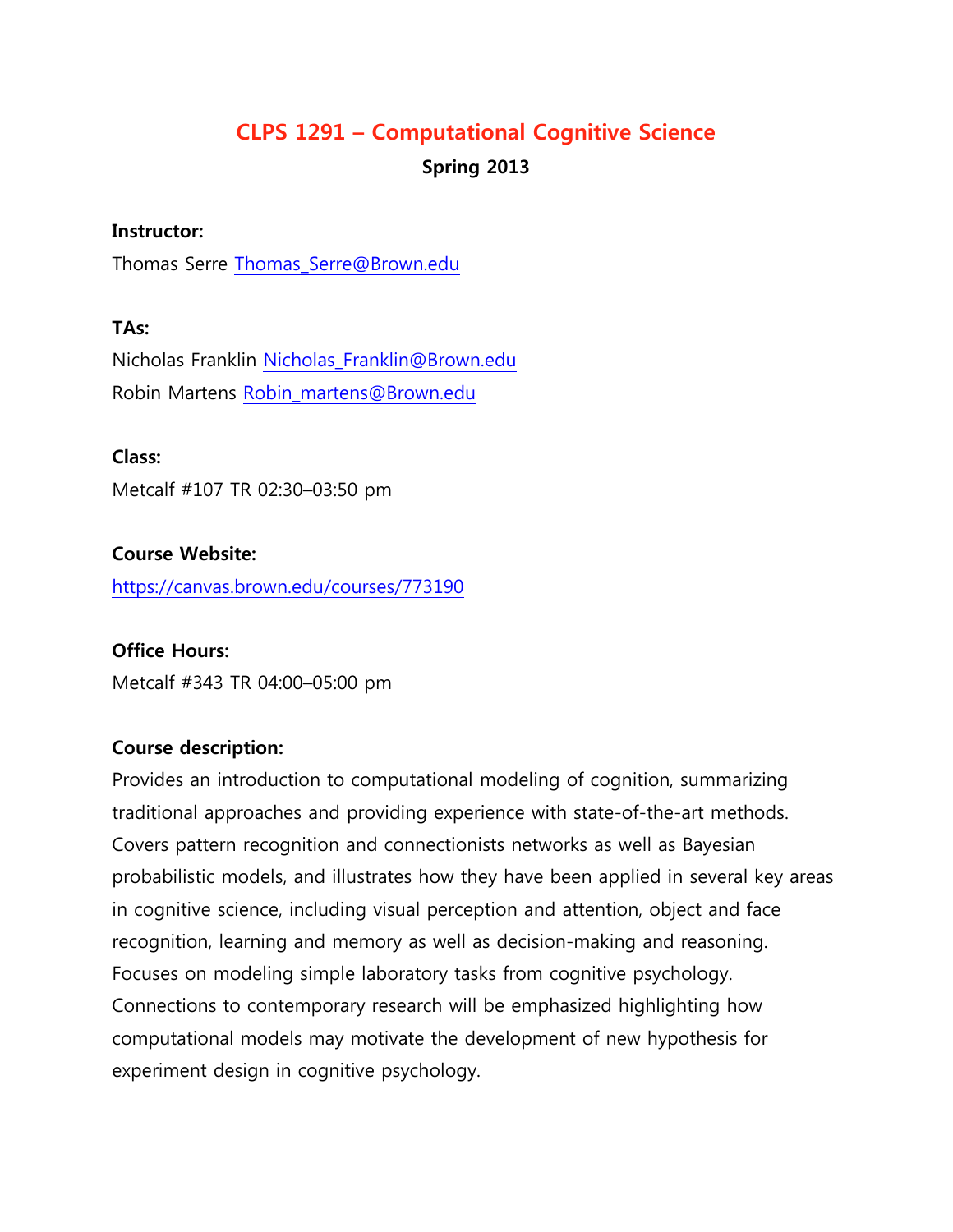#### **Course objectives:**

Computational modeling is one of the central methods in brain and cognitive science research, and recent developments in computational neuroscience, artificial intelligence, machine learning, and statistics have provided a wealth of new tools for developing computational accounts of human cognition and perception. The objective of this course is to provide advanced students in cognitive and computer science a toolkit (concepts, mathematical techniques, computational methods) for modeling human cognition.

At the end of this course, students should at least be able to identify which type of model would be best to use to fit a given experimental problem, and evaluate the quality of such models. Advanced students will also be able to independently generate such models.

#### **Who should take this course:**

The course is designed for *advanced undergraduate and graduate* students in cognitive science, neuroscience and computer science interested in developing computational models of cognition. It is intended to provide an introduction to some current research issues in cognitive science, together with examples of the different research paradigms by which they might be investigated. The inherently interdisciplinary nature of the subject is reflected in the course, which brings together issues relating to the disciplines of cognitive psychology, neuroscience, computer science and machine learning.

#### **Prerequisites:**

Comfort with basic linear algebra and probability theory and at least one introductory course in computer science or programming or permission of the instructor. Overall basic familiarity with MATLAB and/or previous work in the field and/or willingness to do extra work to learn is expected. The course strongly emphasizes hand-on MATLAB homeworks where students will implement some of the computational models described in class. Last year, motivated students with no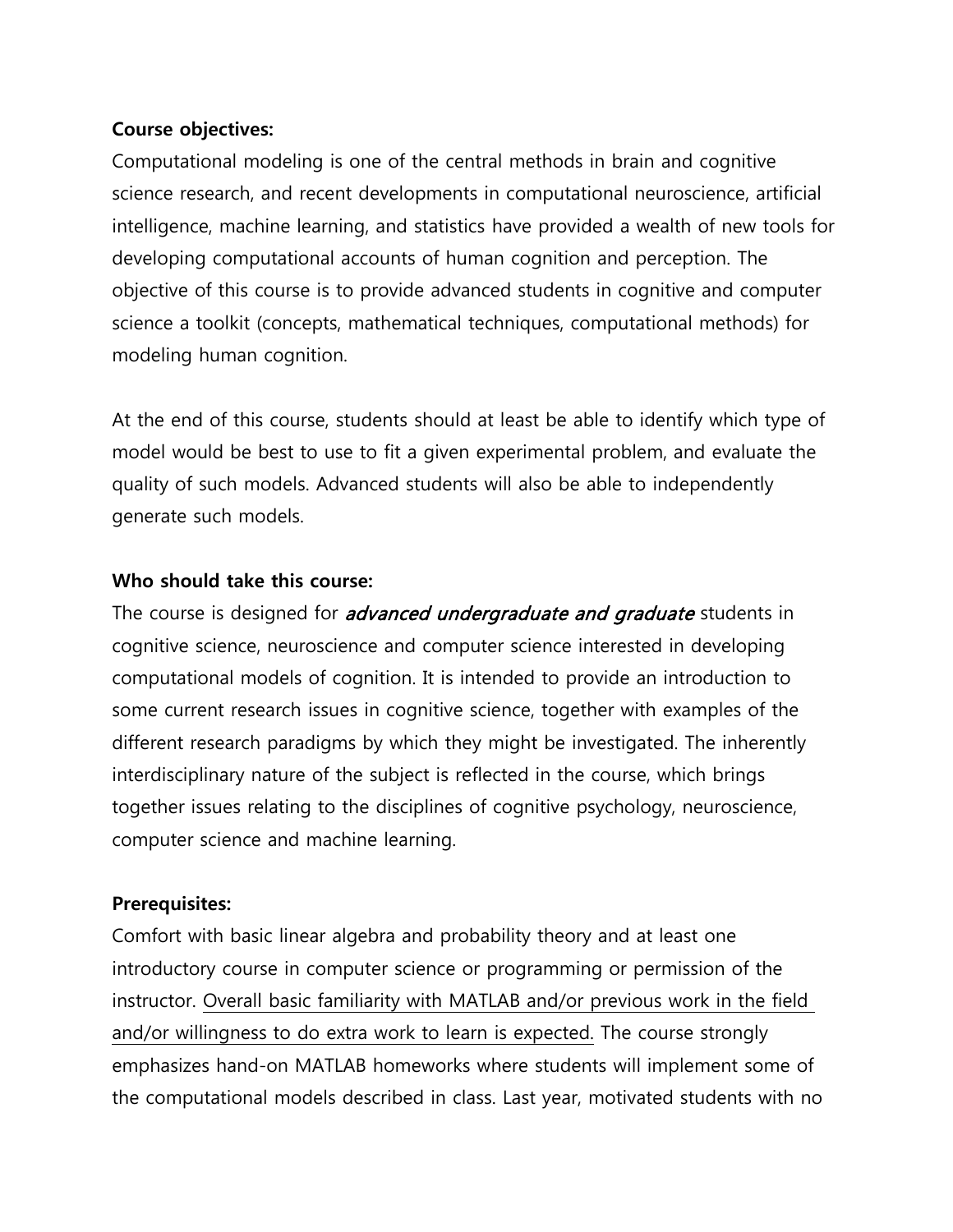prior knowledge of MATLAB did very well in the course as weekly optional MATLAB tutorials will be offered.

#### **Format:**

There will be two 80 minutes sessions per week, consisting of a mixture of lecture, hands-on experiments and discussion. There will also be a couple of optional tutorial sections, covering technical material (MATLAB programming and math review) in more detail.

### **Readings:**

There is no textbook for the class. Readings will consist of approximately one or two journal articles or book chapters per class.

#### **Breakdown of assessment:**

| <b>Contribution</b>                                            | Grade |
|----------------------------------------------------------------|-------|
| 4 problem sets (involving MATLAB programming)                  | 40%   |
| Final project (involving oral presentation and short write-up) | 30%   |
| Take-home exam                                                 | 20%   |
| Presence / participation in class online lecture notes         | 10%   |